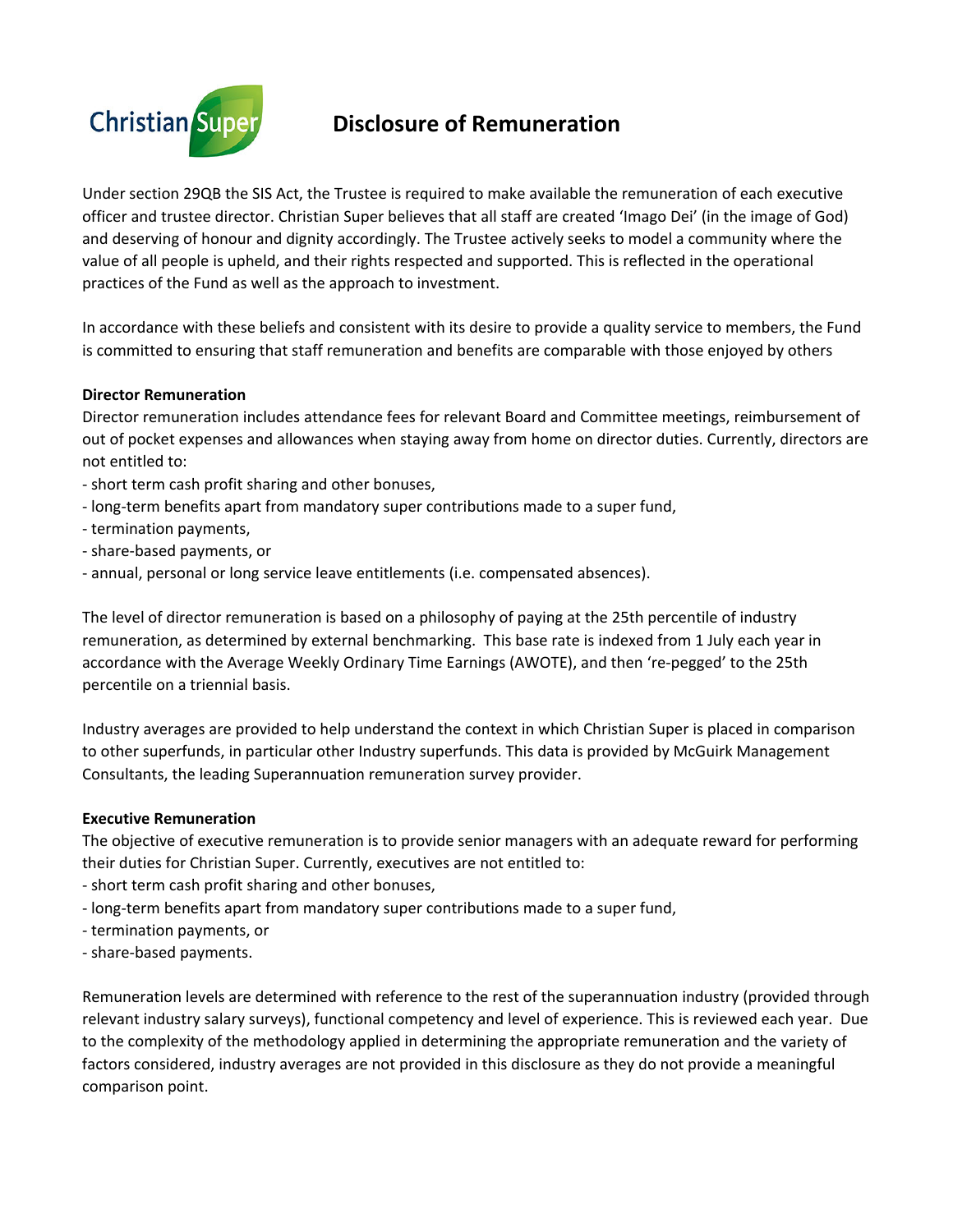

# **Director Remuneration ‐ 2020/21**

| <b>Director</b> | <b>Start Date</b> | <b>End Date</b> | Roles During Financial Year (in part or in full) | Salary       |         | <b>Super</b> |     | <b>Total</b> |     | Industry |
|-----------------|-------------------|-----------------|--------------------------------------------------|--------------|---------|--------------|-----|--------------|-----|----------|
|                 |                   |                 | <b>Member Elected Director</b>                   |              |         |              |     |              |     |          |
|                 |                   |                 | <b>Ethics Committee Member</b>                   |              |         |              |     |              |     |          |
|                 |                   |                 | <b>Investment Committee Member</b>               |              |         |              |     |              |     |          |
| M.Anderson      | 1-Apr-2020        | N/A             | <b>Community Engagement Committee Member</b>     | \$<br>33,877 | $\zeta$ | 3,218        | -\$ | 37,096       | -\$ | 61,644   |
|                 |                   |                 | <b>Sponsor Elected Director</b>                  |              |         |              |     |              |     |          |
|                 |                   |                 | Audit & Compliance Committee Member              |              |         |              |     |              |     |          |
| Y.Boswarva      | 1-Oct-2016        | N/A             | <b>Risk Committee Member</b>                     | \$<br>31,271 | \$      | 2,971        | \$  | 34,242       | -\$ | 61,644   |
|                 |                   |                 | <b>Sponsor Elected Director</b>                  |              |         |              |     |              |     |          |
|                 |                   |                 | <b>Board Chair</b>                               |              |         |              |     |              |     |          |
|                 |                   |                 | Board Governance & Remuneration Committee Member |              |         |              |     |              |     |          |
| N.Cox           | 1-Mar-2008        | N/A             | <b>Investment Committee Chair</b>                | \$<br>59,937 | \$      | 5,694        | \$  | 65,631       | \$  | 116,865  |
|                 |                   |                 | <b>Member Elected Director</b>                   |              |         |              |     |              |     |          |
|                 |                   |                 | <b>Ethics Committee Chair</b>                    |              |         |              |     |              |     |          |
| G.Janes         | 1-Jun-2013        | N/A             | <b>Community Engagement Committee Member</b>     | \$<br>33,877 | \$      | 3,218        | -\$ | 37,096       | -Ś  | 61,644   |
|                 |                   |                 | <b>Member Elected Director</b>                   |              |         |              |     |              |     |          |
|                 |                   |                 | Audit & Compliance Committee Member              |              |         |              |     |              |     |          |
| C.Kellock       | 1-Apr-2020        | N/A             | <b>Investment Committee Member</b>               | \$<br>31,271 | -\$     | 2,971        | \$  | 34,242       | S.  | 61,644   |
|                 |                   |                 | <b>Sponsor Elected Director</b>                  |              |         |              |     |              |     |          |
|                 |                   |                 | Board Governance & Remuneration Committee Member |              |         |              |     |              |     |          |
|                 |                   |                 | <b>Ethics Committee Member</b>                   |              |         |              |     |              |     |          |
|                 | 1-Oct-2018        |                 | <b>Investment Committee Member</b>               |              |         |              |     |              | Ŝ.  |          |
| L.Klein         |                   | N/A             | <b>Sponsor Elected Director</b>                  | \$<br>33,877 | \$      | 3,218        | Ś.  | 37,096       |     | 61,644   |
|                 |                   |                 | Community Engagement Committee Chair             |              |         |              |     |              |     |          |
|                 |                   |                 | <b>Ethics Committee Member</b>                   |              |         |              |     |              |     |          |
| R.Limkin        | 1-Oct-2016        | N/A             |                                                  | \$<br>33,877 | \$      | 3,218        | \$  | 37,096       | Ŝ.  | 61,644   |
|                 |                   |                 | <b>Member Elected Director</b>                   |              |         |              |     |              |     |          |
|                 |                   |                 | Audit & Compliance Committee Chair               |              |         |              |     |              |     |          |
|                 |                   |                 | Board Governance & Remuneration Committee Member |              |         |              |     |              |     |          |
|                 |                   |                 | Investment Committee Member                      |              |         |              |     |              |     |          |
| L.Ng            | 1-Apr-2017        | N/A             | <b>Risk Committee Member</b>                     | \$<br>36,483 | -\$     | $3,466$ \$   |     | 39,949       | -Ŝ  | 61,644   |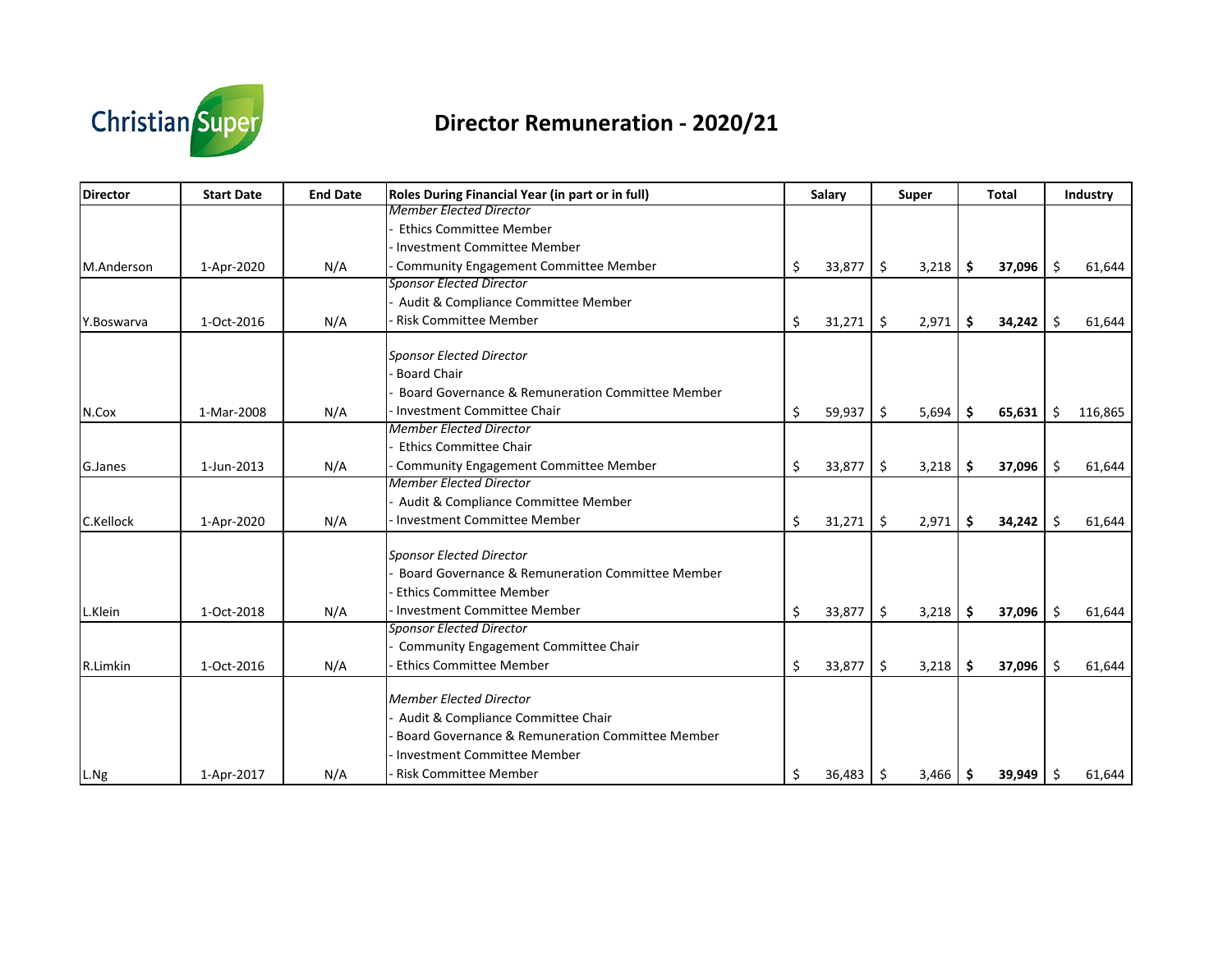| <b>IDirector</b> | <b>Start Date</b> | <b>End Date</b> | Roles During Financial Year (in part or in full) | <b>Salary</b> | Super | Total  | <b>Industry</b> |
|------------------|-------------------|-----------------|--------------------------------------------------|---------------|-------|--------|-----------------|
|                  |                   |                 | Independent Director                             |               |       |        |                 |
|                  |                   |                 | Board Deputy Chair                               |               |       |        |                 |
|                  |                   |                 | Audit & Compliance Committee Chair               |               |       |        |                 |
|                  |                   |                 | Board Governance & Remuneration Committee Chair  |               |       |        |                 |
| J.Peberdy        | 1-Mav-2013        | 23/06/2021      | - Risk Committee Chair                           | 41,695        | 3,961 | 45,656 | 68.418          |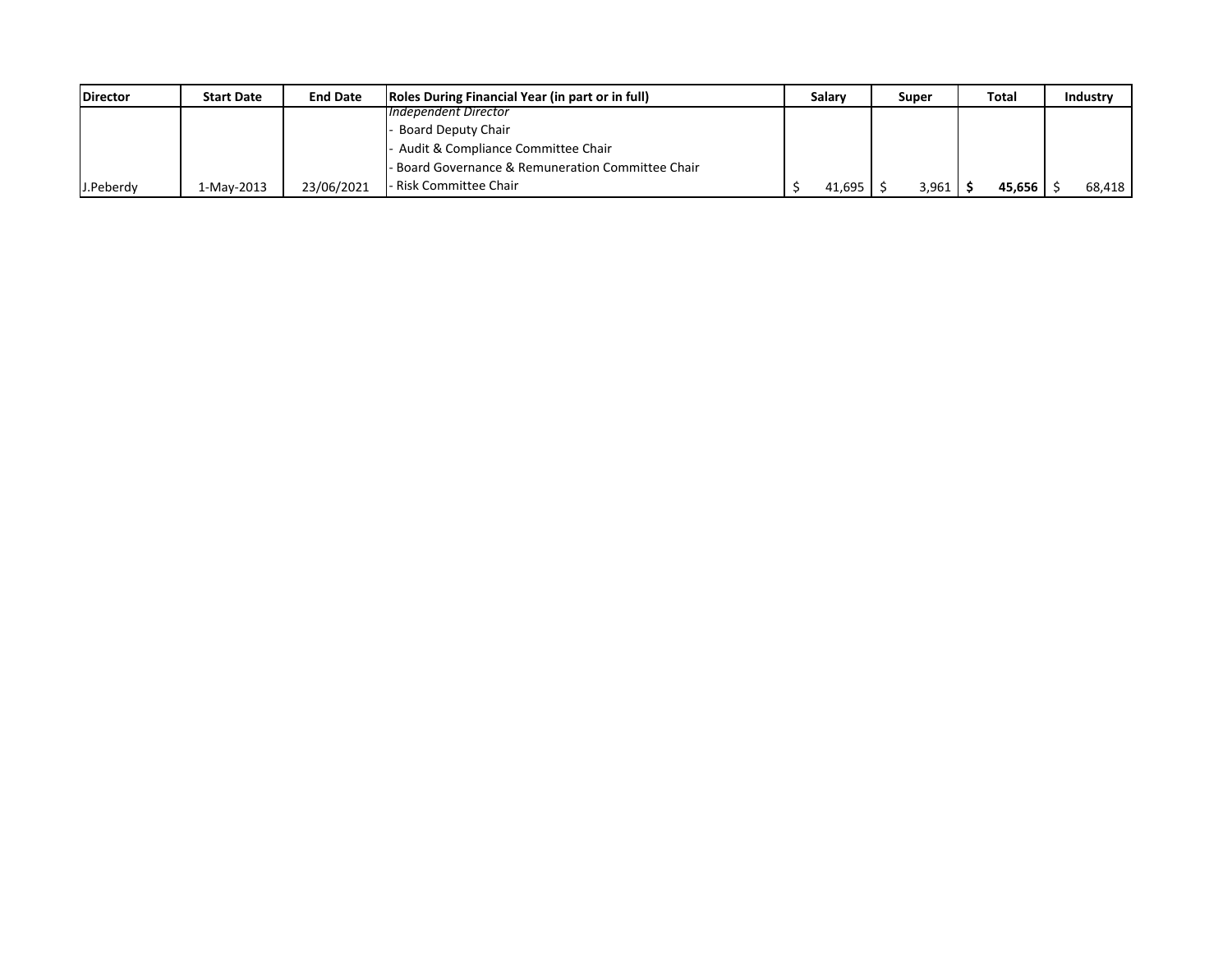

# **Executive Remuneration ‐ 2020/21**

| <b>Executive</b> | <b>Start Date</b> | <b>End Date</b> | Roles During Financial Year (in part or in full) | Salary  | Super  | Total   |
|------------------|-------------------|-----------------|--------------------------------------------------|---------|--------|---------|
| N.Buttigieg      | 20-Apr-2015       | N/A             | Chief - Operations and Product                   | 176,712 | 16,788 | 193,500 |
| A.Dare           | 20-Apr-2020       | N/A             | Chief Member Experience Officer                  | 161,002 | 17,597 | 178,599 |
| T.Macready       | 23-Apr-2010       | 16-Oct-2020     | <b>Chief Investment Officer</b>                  | 124,662 | 9,382  | 134,044 |
| M.Rider          | 3-Aug-2020        | N/A             | <b>Chief Investment Officer</b>                  | 328,447 | 21,694 | 350,141 |
| A.Mok            | 25-Nov-2019       | N/A             | <b>Head of Finance</b>                           | 153,829 | 23,921 | 177,750 |
| R.Piper          | 24-Jan-2018       | N/A             | Chief Executive Officer                          | 359,276 | 21,694 | 380,970 |
| J.Wynn-Jones     | 1-Jan-2016        | N/A             | Head of Governance, Risk and Compliance          | 157,306 | 14,944 | 172,250 |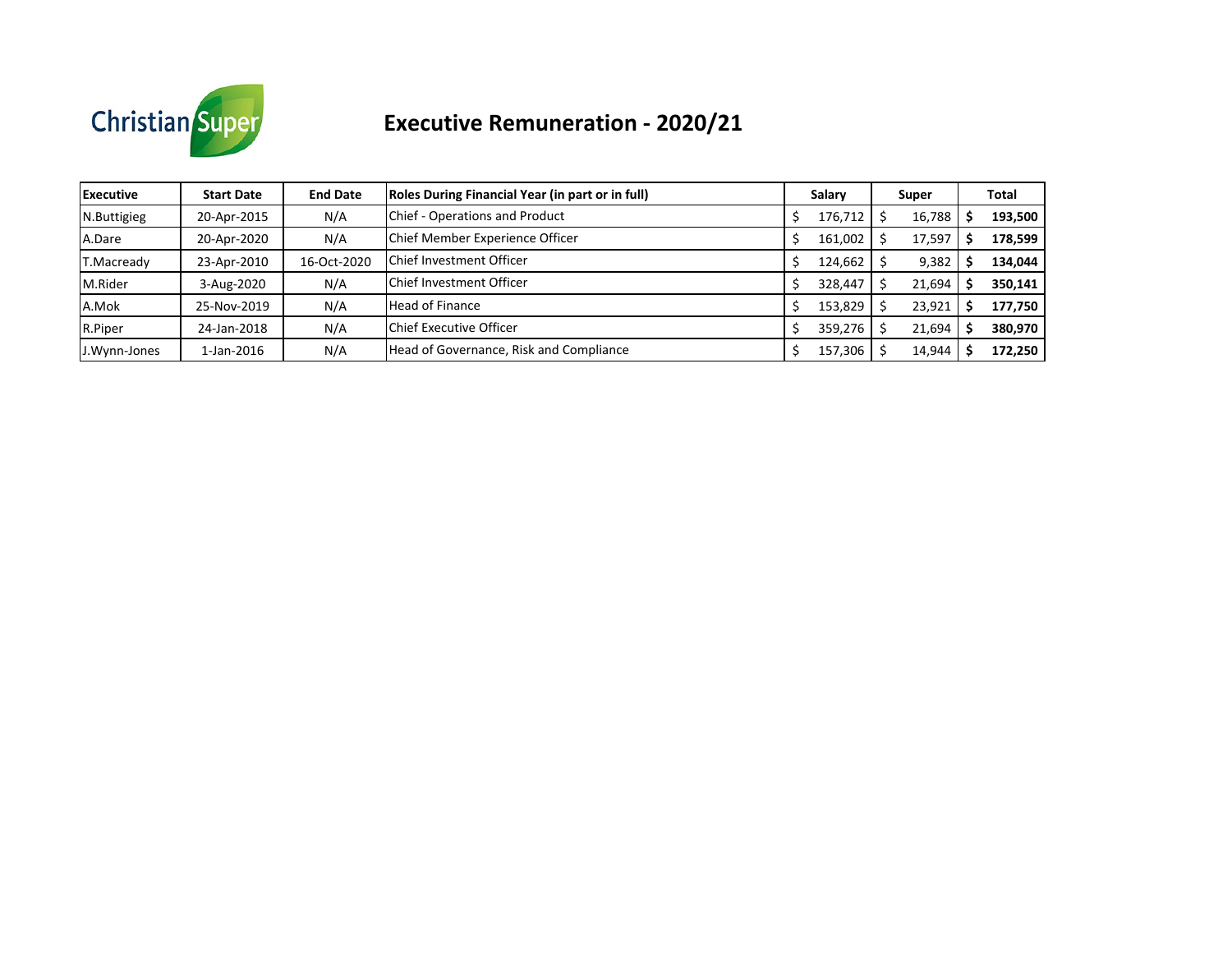

# **Director Remuneration ‐ 2019/20**

| Director   | <b>Start Date</b> | <b>End Date</b> | Roles During Financial Year (in part or in full)                                                | <b>Salary</b> |        | Super |       | <b>Total</b> |         | Industry |
|------------|-------------------|-----------------|-------------------------------------------------------------------------------------------------|---------------|--------|-------|-------|--------------|---------|----------|
|            |                   |                 | <b>Member Elected Director</b><br><b>Ethics Committee Member</b><br>Investment Committee Member |               |        |       |       |              |         |          |
| M.Anderson | 1-Apr-2020        | N/A             | Community Engagement Committee Member                                                           | \$            | 8,207  | \$    | 780   | \$<br>8,986  | -\$     | 13,084   |
|            |                   |                 | Sponsor Elected Director                                                                        |               |        |       |       |              |         |          |
|            |                   |                 | Audit & Compliance Committee Member                                                             |               |        |       |       |              |         |          |
| Y.Boswarva | 1-Oct-2016        | N/A             | <b>Risk Committee Member</b>                                                                    | \$            | 30,301 | \$    | 2,879 | \$<br>33,180 | -\$     | 52,336   |
|            |                   |                 | <b>Member Elected Director</b>                                                                  |               |        |       |       |              |         |          |
|            |                   |                 | Community Engagement Committee Chair                                                            |               |        |       |       |              |         |          |
| P.Campey   | 1-Apr-2011        | 31-Mar-2020     | Board Governance & Remuneration Committee Member                                                | \$            | 26,514 | \$    | 2,519 | \$<br>29,033 | \$      | 39,252   |
|            |                   |                 |                                                                                                 |               |        |       |       |              |         |          |
|            |                   |                 | Sponsor Elected Director                                                                        |               |        |       |       |              |         |          |
|            |                   |                 | <b>Board Chair</b>                                                                              |               |        |       |       |              |         |          |
|            |                   |                 | Board Governance & Remuneration Committee Member                                                |               |        |       |       |              |         |          |
| N.Cox      | 1-Mar-2008        | N/A             | Investment Committee Chair                                                                      | \$            | 58,078 | \$    | 5,517 | \$<br>63,595 | \$      | 118,480  |
|            |                   |                 | <b>Member Elected Director</b>                                                                  |               |        |       |       |              |         |          |
|            |                   |                 | <b>Ethics Committee Chair</b>                                                                   |               |        |       |       |              |         |          |
| G.Janes    | 1-Jun-2013        | N/A             | Community Engagement Committee Member                                                           | \$            | 32,826 | \$    | 3,119 | \$<br>35,945 | \$      | 52,336   |
|            |                   |                 | <b>Member Elected Director</b>                                                                  |               |        |       |       |              |         |          |
|            |                   |                 | - Audit & Compliance Committee Member                                                           |               |        |       |       |              |         |          |
| C.Kellock  | 1-Apr-2020        | N/A             | Investment Committee Member                                                                     | \$            | 7,575  | \$    | 720   | \$<br>8,295  | $\zeta$ | 13,084   |
|            |                   |                 |                                                                                                 |               |        |       |       |              |         |          |
|            |                   |                 | <b>Sponsor Elected Director</b>                                                                 |               |        |       |       |              |         |          |
|            |                   |                 | Board Governance & Remuneration Committee Member                                                |               |        |       |       |              |         |          |
|            |                   |                 | <b>Ethics Committee Member</b>                                                                  |               |        |       |       |              |         |          |
| L.Klein    | 1-Oct-2018        | N/A             | Investment Committee Member                                                                     | \$            | 30,933 | \$    | 2,939 | \$<br>33,871 | -\$     | 52,336   |
|            |                   |                 | <b>Member Elected Director</b>                                                                  |               |        |       |       |              |         |          |
|            |                   |                 | Board Governance & Remuneration Committee Member                                                |               |        |       |       |              |         |          |
|            |                   |                 | Investment Committee Member                                                                     |               |        |       |       |              |         |          |
| R.Langford | 1-Apr-2008        | 31-Mar-2020     | Risk Committee Chair                                                                            | \$            | 26,514 | Ŝ.    | 2,519 | \$<br>29,033 | -\$     | 39,252   |
|            |                   |                 | Sponsor Elected Director                                                                        |               |        |       |       |              |         |          |
|            |                   |                 | Community Engagement Committee Chair                                                            |               |        |       |       |              |         |          |
| R.Limkin   | 1-Oct-2016        | N/A             | <b>Ethics Committee Member</b>                                                                  |               |        | \$    |       | \$           | -\$     |          |
|            |                   |                 |                                                                                                 | \$            | 30,933 |       | 2,939 | 33,871       |         | 52,336   |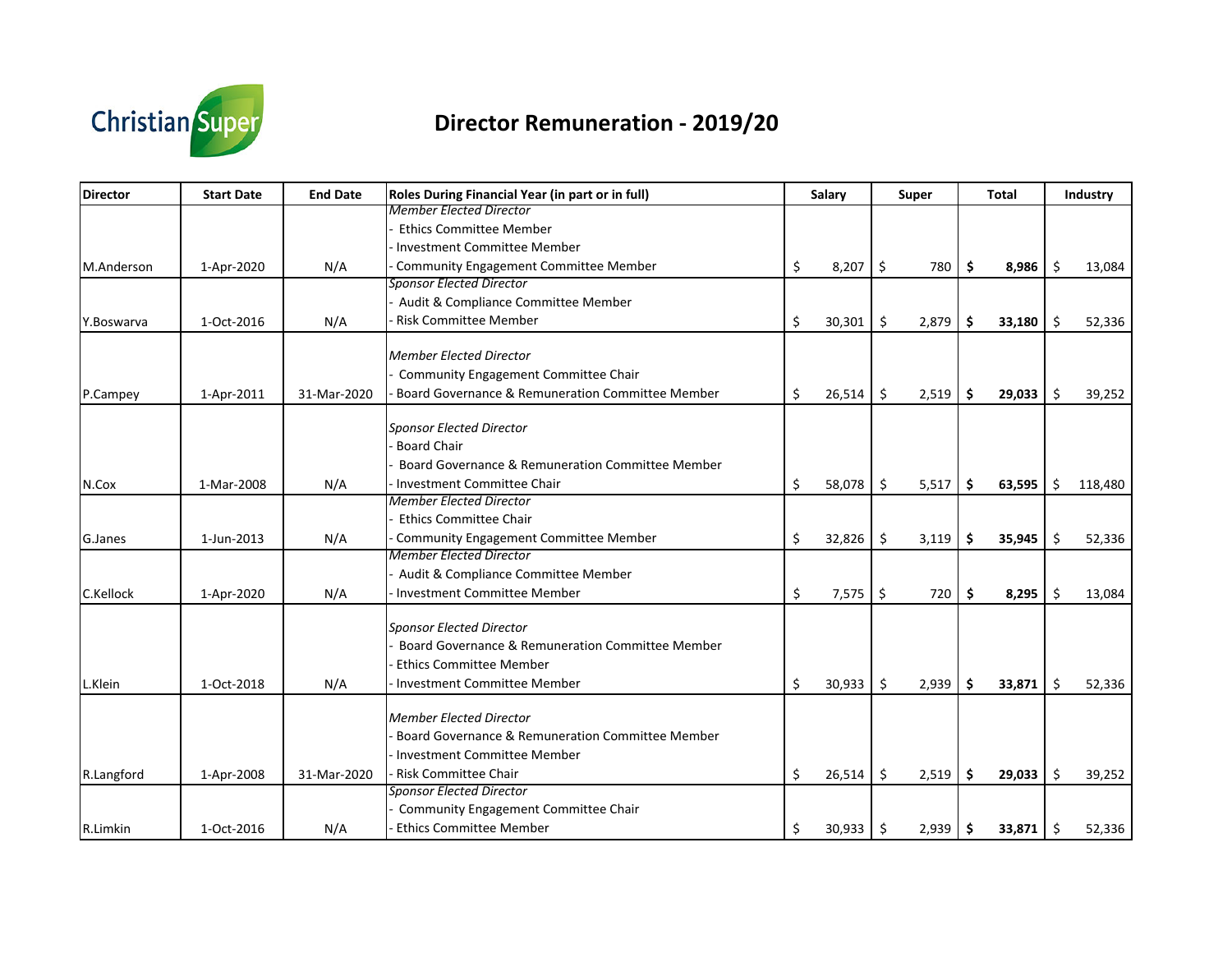| <b>Director</b> | <b>Start Date</b> | <b>End Date</b> | Roles During Financial Year (in part or in full)                                                                                                            | Salary | Super |       | Total |        | Industry |
|-----------------|-------------------|-----------------|-------------------------------------------------------------------------------------------------------------------------------------------------------------|--------|-------|-------|-------|--------|----------|
|                 |                   |                 | Member Elected Director<br>Audit & Compliance Committee Chair<br><b>Board Governance &amp; Remuneration Committee Member</b><br>Investment Committee Member |        |       |       |       |        |          |
| L.Ng            | 1-Apr-2017        | N/A             | - Risk Committee Member                                                                                                                                     | 33,458 |       | 3,178 | -S    | 36,636 | 52,336   |
|                 |                   |                 | Independent Director<br><b>Board Deputy Chair</b><br>Audit & Compliance Committee Chair<br>Board Governance & Remuneration Committee Chair                  |        |       |       |       |        |          |
| J.Peberdy       | 1-May-2013        | N/A             | - Risk Committee Chair                                                                                                                                      | 40,402 |       | 3,838 |       | 44,240 | 67,680   |